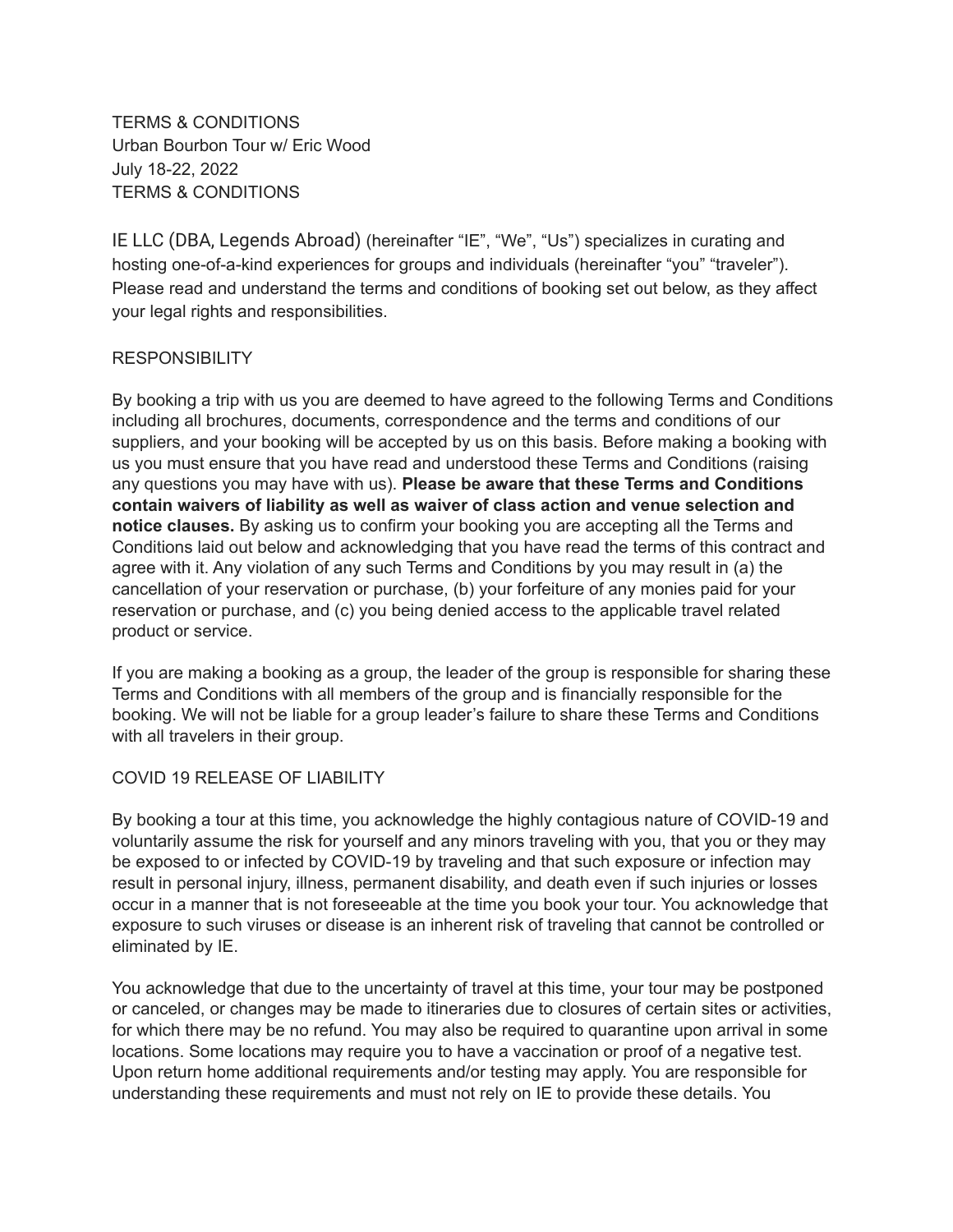understand that you may become sick before, during, or after the tour and may not be able to travel and such cancellation or interruption will be subject to our cancellation terms and COVID-19 Cancellation below.

You agree that due to uncertainty caused by COVID 19, IE has strongly encouraged the purchase of travel protection coverage including cancellation for any reason coverage if and when available, and that should you fail to purchase travel protection coverage, IE shall not be liable to any losses whatsoever arising. You assume the risk that travel insurance may not cover COVID-19 related claims.

You, for yourself, and any minors traveling with you, and on behalf of your and their heirs, assigns, personal representatives and next of kin (The Releasors), HEREBY RELEASE, AND HOLD HARMLESS IE LLC (DBA, Legends Abroad), its members, officers, agents, and/or employees, suppliers, and other tour members (RELEASEES), of from and against any and all claims, damages, demands, losses, and liability arising out of or related in any way, in whole or in part to any POSTPONEMENT, CANCELLATION, CHANGES, INJURY, DISABILITY, DEATH OR ANY OTHER LOSS you may suffer due to exposure, infection, spread, closure, and travel restrictions related to COVID- 19, WHETHER ARISING FROM THE NEGLIGENCE OF THE RELEASEES OR OTHERWISE, to the fullest extent permitted by law. The terms of this HOLD HARMLESS AND RELEASE OF ALL LIABILITY paragraph, shall survive any termination or cancellation of this Contract, whether by operation of law or otherwise.

### TRIP COSTS

Dates, itineraries, and prices for this program are valid only for the Urban Bourbon Tour, July 18-22, 2022. The price of your itinerary will be based on known costs at the date of issue of the itinerary.

We reserve the right to add a supplement to your travel prices should our costs of supplying your travel increase, either from changes by our suppliers, dues, or taxes payable locally, currency fluctuations and government action, until we receive your final payment.

### **ELIGIBILITY**

All travelers under the age of 18 must be accompanied by a legal parent or guardian for the entire length of the trip.

### SINGLE OCCUPANCY ACCOMMODATIONS

A limited number of single rooms are available at an extra cost on a first-come, first-served basis.

#### **PAYMENTS**

A nonrefundable deposit of \$1,400 per person is required to secure your spot and will be applied towards your final invoice. Final payment is due 30 Days prior to departure and can be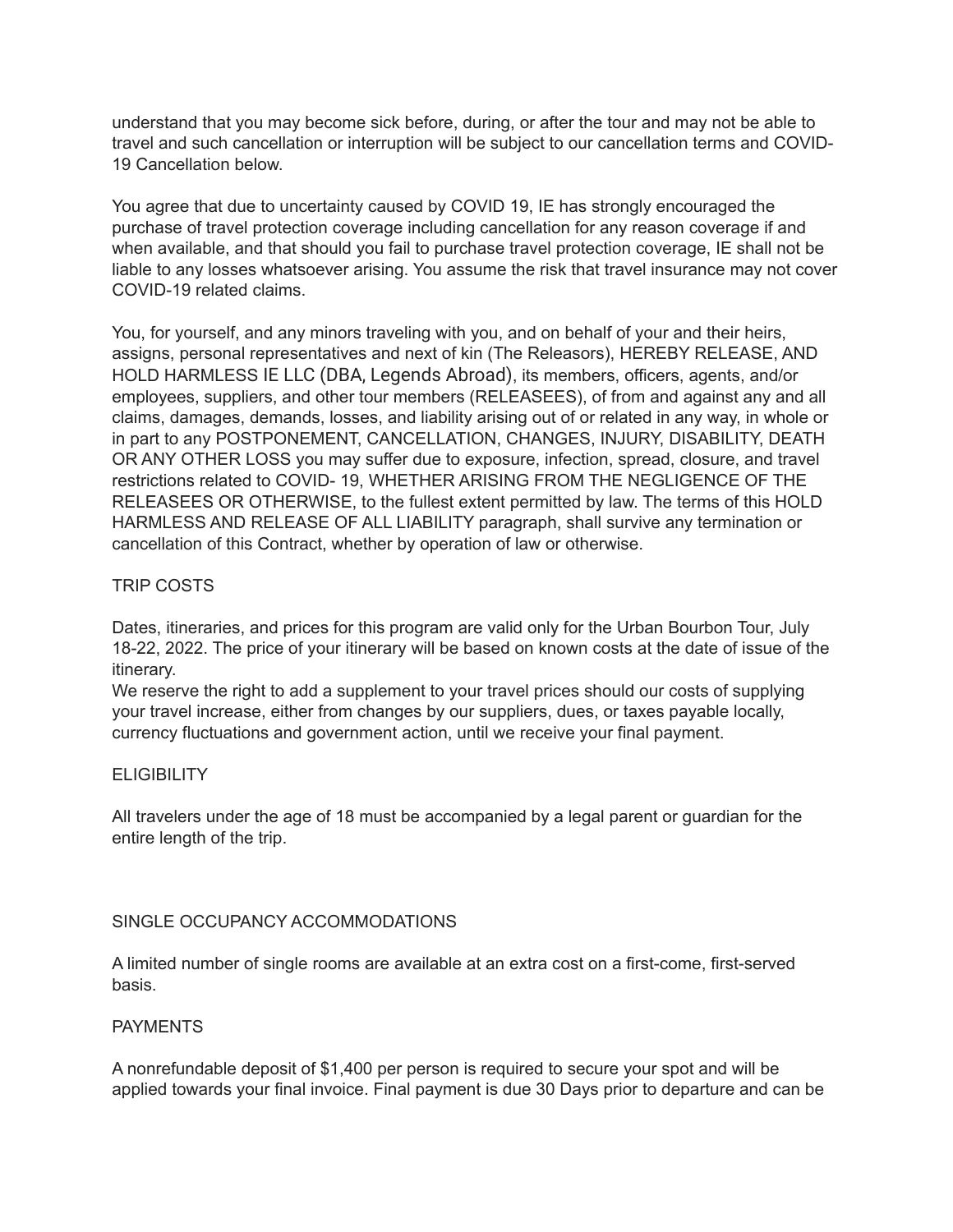paid by check, wire transfer, or credit card. Payment after this date may result in your space being lost to another traveler. For bookings made within 30 days prior to departure, full payment is due immediately. More flexible payment timelines can be made available as necessary please write to reservation@legendsabroad.com to inquire about a customized payment timeline.

While we do accept major credit cards including Visa, Mastercard, American Express and Discover, travelers must provide to us a click or signed authorization for every transaction for your trip. Your authorization is an agreement for us to charge your card and an acknowledgement and agreement to these terms and conditions including the cancellation terms. As such you agree not to make any improper chargebacks.

In certain cases, you can dispute charges with credit card companies ("chargebacks''). Before initiating a chargeback, we ask you first to call us to discuss any questions or concerns about our charges. We will work with you in attempting to resolve your concerns. By using our service to make a reservation, you accept and agree to our cancellation policy. IE retains the right to dispute any chargeback that is improper and recover any costs, including attorney's fees related to improper chargebacks. Additionally, in the event of an improper chargeback, we retain the right to cancel any travel reservation related to that improper chargeback. The following chargeback scenarios are improper, and we retain the right to investigate and rebut any such chargeback claims:

- Chargebacks resulting from non-cancellable reservations, whether or not the reservation is used.
- Chargebacks resulting from charges authorized by family, friends, associates or other third parties with direct access to your credit card. This does not include credit card fraud.
- Chargebacks arising from inconsistency or inaccuracy regarding the supplier's product description.
- Chargebacks resulting from force majeure or other circumstances that are beyond the control of IE or the Supplier.
- Chargebacks resulting because you do not agree with the cancellation policy.

# CANCELLATIONS

All cancellations must be received in writing to IE LLC (DBA, Legends Abroad) to [reservations@legendsabroad.com](mailto:reservations@legendsabroad.com) and will be effective upon date of receival. Per-person refunds are as follows:

- 30 days prior to departure: 100% of the deposit amount
- From 180 to 31 days prior to departure, 50% of total trip cost.
- 30 days prior to departure, 100% of total trip cost

There will not be refunds for any unused portion of a travel booking.Suppliers may choose to provide a travel voucher or credit in lieu of refund. We are not responsible for a supplier's failure to pay a refund or for supplier bankruptcy or insolvency.

### TRAVEL INSURANCE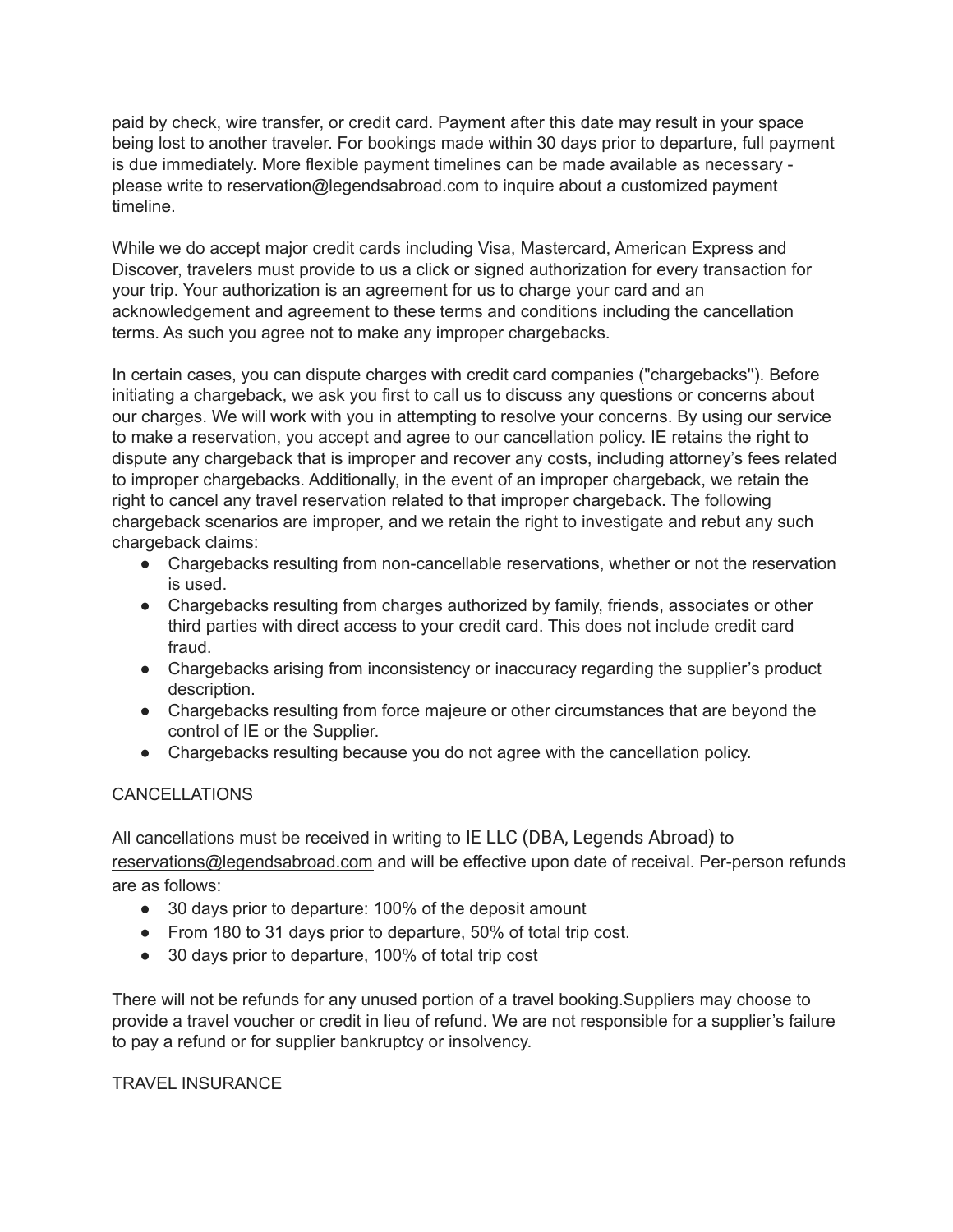We strongly recommend the purchase of trip cancellation insurance and baggage insurance, which can help protect you in the event of the loss of a non-refundable trip deposit and payments that result from cancellation or trip interruption due to injury, illness (including Covid-19), or accident before or during the trip. IE LLC (DBA, Legends Abroad) trips include Emergency Medical Evacuation insurance as part of the trip price. Declining to purchase an adequate travel protection plan could result in the loss of your travel cost and/or require more money to correct the situation. IE LLC (DBA, Legends Abroad) trips include Emergency Medical Evacuation insurance as part of the trip price. **If you choose to travel without adequate coverage, we will not be liable for any of your losses howsoever arising, for which trip protection plan coverage would otherwise have been available.**

# ITINERARY OR TRIP MODIFICATION

While we endeavor to operate all trips as described, we reserve the right to change the trip itinerary. The itinerary provided for each trip is representative of the types of activities contemplated, but it is understood that the route, schedules, itineraries, amenities, and mode of transport may be subject to alteration without prior notice due to local circumstances or events. These changes will not be considered a material change and will not be considered cause for cancellation by the guest.

# OPTIONAL ACTIVITIES

Optional activities not included in the trip price do not form part of the trip or this contract. You accept that any assistance given by your group leader or local representative in arranging optional activities does not render us liable for them in any way. The contract for the provision of that activity will be between you and the activity provider.

# HEALTH

Travelers should be in good mental and physical health in order to fully participate in this trip. By registering and submitting a deposit for this trip, you are certifying that you do not have any physical or mental conditions or disabilities that could create a hazard for other travelers or jeopardize the operation of the trip itself. For the safety of our travelers, IE reserves the right to request health information prior to travel and to exclude any participants it deems unfit for travel at its sole discretion. Any pre-existing medical conditions which may affect your ability to participate in the trip or require special attention must be received in writing by the time of final payment (or once the condition has manifested itself). Travelers voluntarily assume full and sole responsibility for all risks and/or costs involved with failure to report any errors and/or omissions to documentation.

# **DOCUMENTATION**

It is the responsibility of each traveler to obtain and carry a valid passport, visa(s), inoculations, vaccinations, and all other documents required by applicable government regulations in the destination visited. Non-USA citizens may require additional documentation. IE LLC (DBA, Legends Abroad) is not liable for any costs or expenses arising from a traveler not being able to visit a destination while on tour. Further, it is the traveler's responsibility to acquaint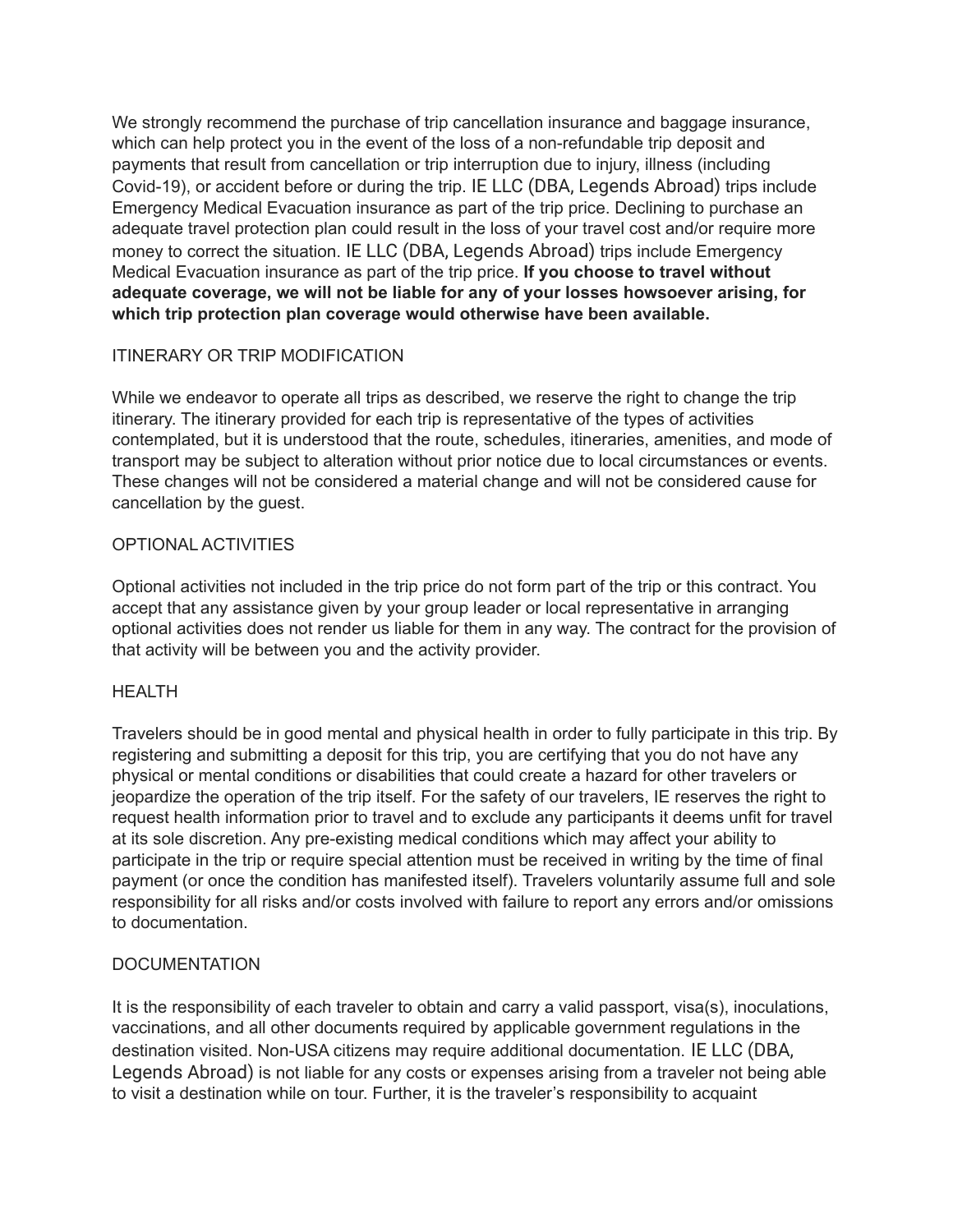themselves with all current relevant travel warnings, advisories, and requirements, and be aware of all requirements for admittance to a country or state. Should you choose to travel to a country that has been issued a travel warning or advisory, IE will not be liable for damages or losses that result from travel to such destinations. For up to date requirements and travel guidelines, US citizens should visit [www.travel.state.gov.](http://www.travel.state.gov)You acknowledge any failure to strictly comply with these requirements may result in denied boarding or an undue delay at an airport security checkpoint causing travelers to miss flight(s), and subsequent scheduled travel bookings tours. IE bears no responsibility for advising and/or obtaining required travel documentation for you, or for any delays, damages, and/or losses including missed portions of your vacation related to improper documentation or government decisions about entry.

## PHOTOS AND MARKETING

IE LLC (DBA, Legends Abroad), and their affiliates reserve the right to record, photograph, or film participants for advertising and promotional purposes in any medium we choose. You grant us a perpetual, royalty-free, worldwide, irrevocable license to use such images for publicity and promotional purposes.

### PRIVACY POLICY

Any personal information that is collected may be used only for the safe and effective operation of the trip. The information may be disclosed to our agents, service providers or other suppliers to enable us to operate the Trip. We will otherwise treat your details in accordance with our privacy policy.

### CANCELLATION BY IE

IE LLC (DBA, Legends Abroad) reserves the right to cancel or reschedule any departure for any reason. If we cancel, except in the case of a force majeure event, we will offer alternate arrangements. We may at our sole discretion offer new tour dates, travel vouchers or refunds in accordance with the cancellation schedule above. Any extra expenses incurred in this situation are the responsibility of the traveler.

### SPECIAL NOTE ON CANCELLATION DUE TO COVID-19:

We understand that travelers are wary of booking arrangements because of uncertainty surrounding COVID-19. If authorities deem it unsafe to travel, we will cancel the trip before departure as safety is always our number one priority. In the event of trip cancellation on our end due to COVID-19, we will work with our supplier to provide a refund to you. Any refunds will be provided as we receive refunds from our suppliers. Should a supplier fail to provide a refund we will have no liability to provide a refund for that portion of the trip.

### FORCE MAJEURE

Safety is the most important priority of our travelers and team. IE assumes no liability for, any loss, damage, delay, or cancellation resulting in whole or in part from an Act of God or any other Force Majeure condition, including, without limitation: natural disasters, riots or civil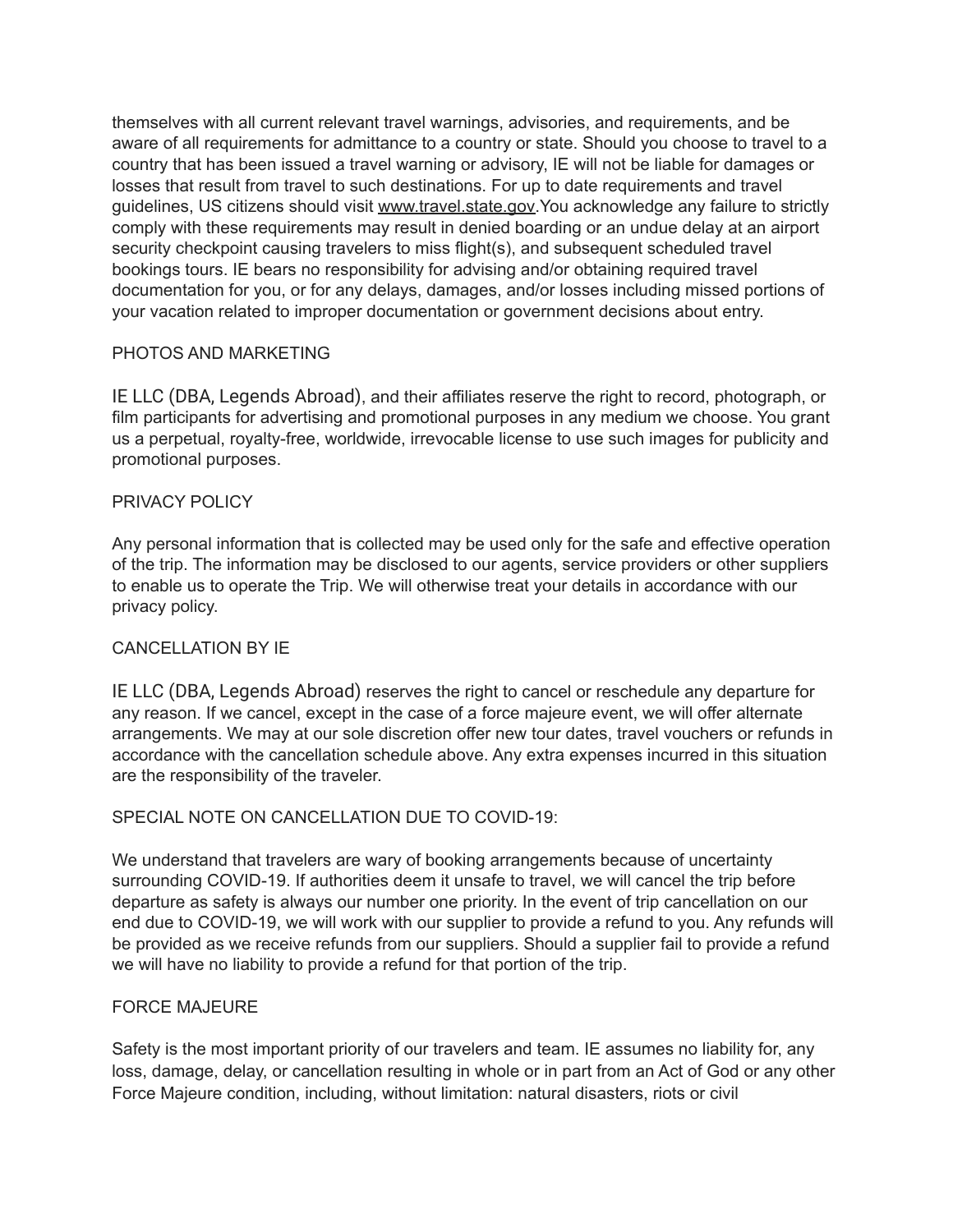commissions or disturbances, and any other acts of a similar nature, sabotage, arrests, strikes or labor disruptions, expropriations, acts of terrorism, war, insurrection, quarantine restrictions, government health advisories, epidemics, pandemics, or warnings or alerts of any kind of nature, government seizures, refusal or cancellation or suspension or delay of any government authority or any license, permit or authorization, damages to its facilities or the travel supplier and its facilities, or any other unforeseen circumstances or any other factors unforeseen by IE that impacts negatively on, or hampers, its ability to fulfill any of its contractual conditions. In the circumstances amounting to Force Majeure we will not be required to refund any money to you, although if we can recover any monies from our suppliers, we will refund these to you without any charge by IE. We are not responsible for any incidental expenses that you may have incurred as a result of your booking including but not limited to visas, vaccinations, travel insurance excess or non-refundable flights.

## DISPUTE RESOLUTION

If you have a complaint about your trip please inform your group leader or our local representative at the time in order that they can attempt to rectify the matter. If satisfaction is not reached through these means, then any further complaint should be put in writing to us within 30 days of the end of the tour.

IE LLC (DBA, Legends Abroad) is a US-based tour operator and any and all claims, complaints, or disputes, must be undergone in the jurisdiction of the United States. The laws of Washington, DC, USA govern these Booking Conditions to the fullest extent allowable. Any disputes in connection with a trip or these Booking Conditions must be initiated in the courts of Washington, DC. **You agree that you will only bring claims against IE LLC (DBA, Legends Abroad) in your individual capacity and not as a plaintiff or class member in any purported class action or representative proceeding.** IE LLC (DBA, Legends Abroad) shall not in any case be liable for other than compensatory damages, and your payment of a deposit on a trip means that you agree to these conditions of sale and expressly waive any right to punitive damages. **You understand and agree that no claims will be considered and that you will not bring suit against IE LLC (DBA, Legends Abroad) unless you have first provided a typewritten notice of claim to IE LLC (DBA, Legends Abroad) within 30 days after the trip or cancellation of the trip.**

### ACCEPTANCE OF RISK

You acknowledge that the nature of the trip is adventurous, and participation involves a degree of personal risk. In order to partake of the enjoyment and excitement of this trip, travelers are willing to accept the risks and uncertainty involved as being an integral part of travel, including the risk of infection, illness, and death. from: incidents on board the vessel including, slips, and falls, being thrown overboard or other injuries due to your own negligence or from the movement of the ship, weather conditions at sea including squalls, arctic cyclones, water spouts, encounter with ice floats, icebergs, or growlers. Accidents at sea which may require evacuation from the vessel; Injuries during land expeditions including slips and falls due to ice or obstructions on trails, improper use of equipment, failure of equipment whether from your own negligence or the negligence of others including employees and/or agents of IE LLC (DBA, Legends Abroad), encounters with or attacks by marine life, animals and/or insects; exposure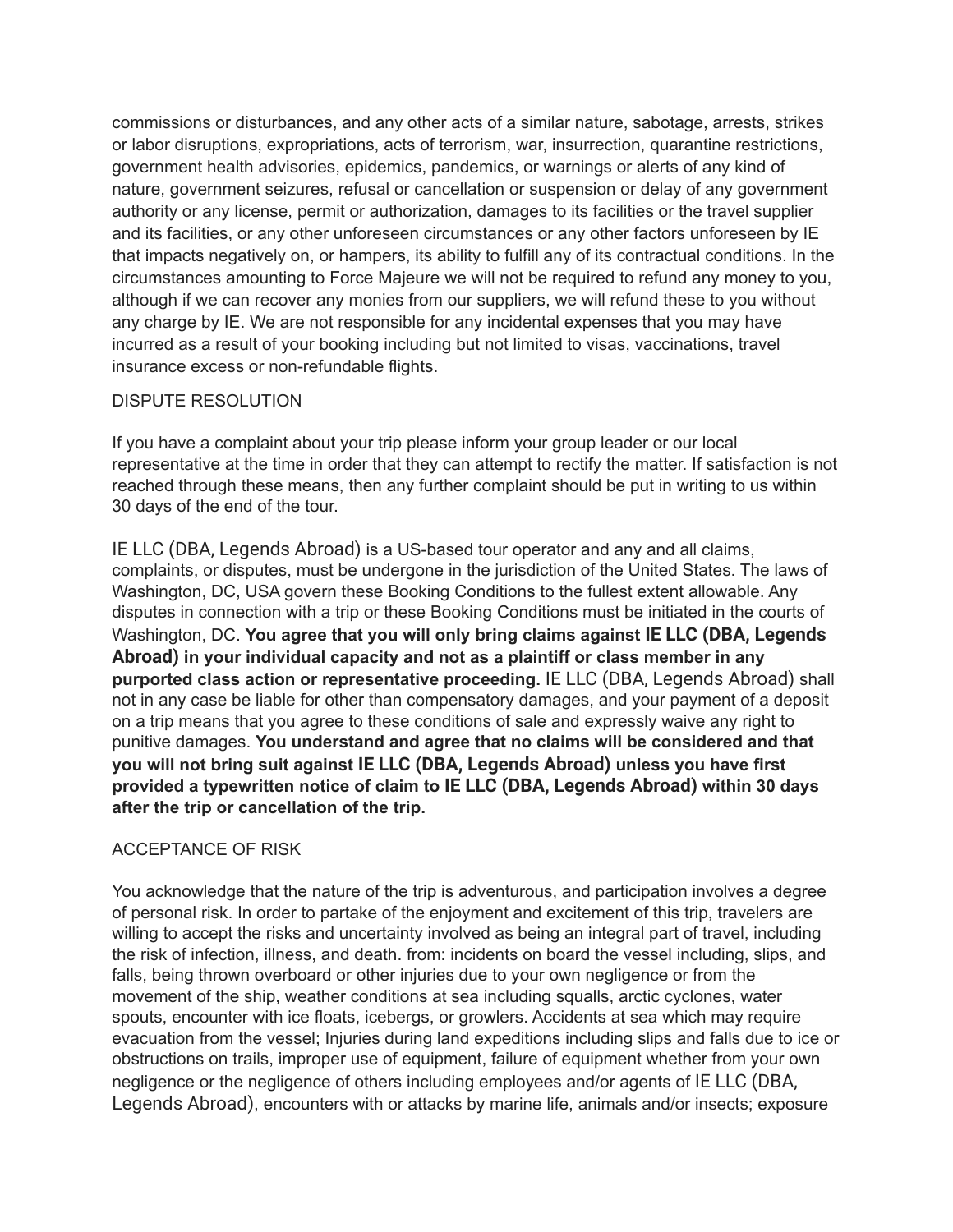to plant life; criminal or terrorist acts, government actions, consumption of alcoholic beverages, tainted food, or non-potable water; exposure to the elements, including heat, cold, sun, water, and wind; and acknowledgement that such exposure may lead to hypothermia and death; your own negligence and/or the negligence of others, including tour guides, other travelers, IE LLC (DBA, Legends Abroad)and its employees, agents and/or representatives; accidents or illness occurring in remote places where there are no available medical services; fatigue, chill, overheating, and/or dizziness,; known or unknown medical conditions, physical excursion for which you are not prepared or other such accidents; the negligence or lack of adequate training of any third-party providers who seek to assist with medical or other help either before or after injuries have occurred; accident or illness without access to means of rapid evacuation or availability of medical supplies or services; and the adequacy of medical attention once provided.

Traveler understands the description of these risks, is not complete and that unknown or unanticipated risks may result in injury, illness, or death.Traveler hereby accepts and assumes full responsibility for any and all risks and agrees to and shall hold harmless and fully release IE LLC (DBA, Legends Abroad) from any and all claims associated with the trip, including any claims of third party negligence and/or the negligence of IE LLC (DBA, Legends Abroad) and traveler hereby covenant not to sue IE LLC (DBA, Legends Abroad) for any such claims or join any lawsuit or action that is suing IE LLC (DBA, Legends Abroad). This agreement also binds your heirs, legal representatives, and assigns. The terms of this HOLD HARMLESS AND RELEASE OF ALL LIABILITY paragraph, shall survive any termination or cancellation of this Contract, whether by operation of law or otherwise.

### LIMITATION OF LIABILITY

We contract with a network of companies, government agencies and individuals to assist in the running of our trips as agents for these third parties. We are not responsible for the acts and omissions of these third parties.

To the fullest extent permitted by law:

- Any liability for any loss, death, injury, or damage which you may suffer (directly or indirectly) in connection with or arising out of your participation in a trip, or any breach of the Booking Conditions, is excluded.
- You release us and our officers, employees, agents, and representatives from any liability and expressly waive any claims you may have against us arising out of or in connection with your participation in a trip.
- Any condition or warranty which would otherwise be implied by law into these Booking Conditions (Implied Warranty), is excluded.

To the extent an Implied Warranty cannot be excluded, our liability in respect of the Implied Warranty is limited to (in our absolute discretion): (i) the provision of a similar trip to an equivalent value; or (ii) a refund of the total amount received by us from you in connection with your booking.

Any claim by you is excluded to the extent that it is for indirect or consequential loss, loss of profits or economic loss, however it arises, or for indirect, special, punitive, or exemplary damages.